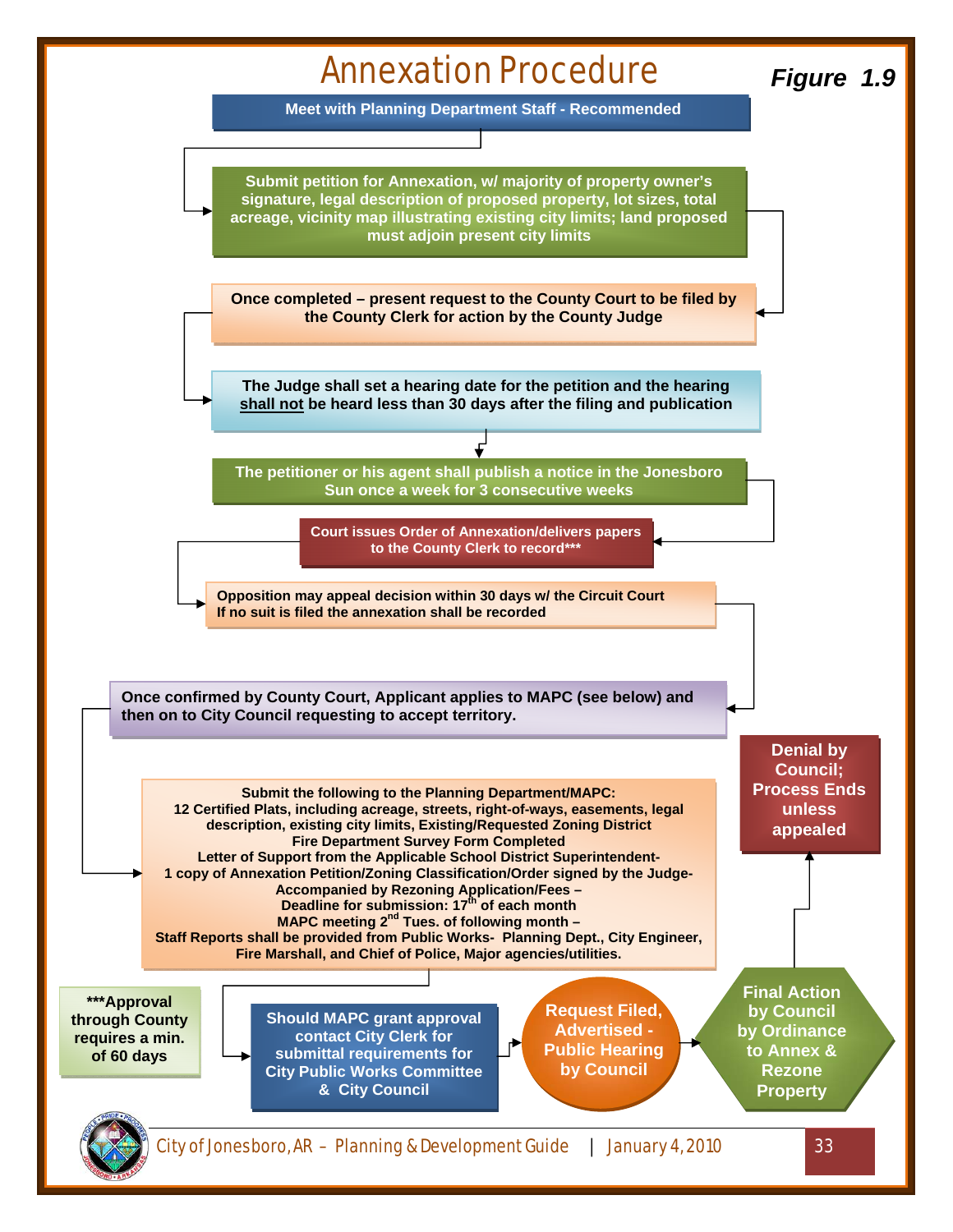# **Application for a Zoning Ordinance Map Amendment**

| <b>METROPOLITAN AREA</b><br>PLANNING COMMISSION |       |                  | Date Received:                                                                                                                       |  |
|-------------------------------------------------|-------|------------------|--------------------------------------------------------------------------------------------------------------------------------------|--|
| Jonesboro, Arkansas                             |       |                  | Case Number:                                                                                                                         |  |
| <b>LOCATION:</b><br>Site Address:               |       |                  |                                                                                                                                      |  |
| Side of Street:                                 |       |                  |                                                                                                                                      |  |
|                                                 |       |                  |                                                                                                                                      |  |
|                                                 |       |                  | Attach a survey plat and legal description of the property proposed for rezoning. A Registered Land Surveyor must prepare this plat. |  |
| <b>SITE INFORMATION:</b>                        |       |                  |                                                                                                                                      |  |
| <b>Existing Zoning:</b>                         |       | Proposed Zoning: |                                                                                                                                      |  |
| Size of site (square feet and acres):           |       |                  | Street frontage (feet):                                                                                                              |  |
|                                                 |       |                  |                                                                                                                                      |  |
| Character and adequacy of adjoining streets:    |       |                  |                                                                                                                                      |  |
| Does public water serve the site?               |       |                  | <u> Terminal de la construcción de la construcción de la construcción de la construcción de la construcción de la</u>                |  |
| If not, how would water service be provided?    |       |                  |                                                                                                                                      |  |
| Does public sanitary sewer serve the site?      |       |                  | and the control of the control of the control of the control of the control of the control of the control of the                     |  |
| If not, how would sewer service be provided?    |       |                  |                                                                                                                                      |  |
| Use of adjoining properties:                    | North |                  |                                                                                                                                      |  |
|                                                 | South |                  | <u> 1989 - Johann Stoff, deutscher Stoff, der Stoff, der Stoff, der Stoff, der Stoff, der Stoff, der Stoff, der S</u>                |  |
|                                                 | East  |                  |                                                                                                                                      |  |
|                                                 | West  |                  |                                                                                                                                      |  |
| Physical characteristics of the site:           |       |                  |                                                                                                                                      |  |
|                                                 |       |                  |                                                                                                                                      |  |
| Characteristics of the neighborhood:            |       |                  |                                                                                                                                      |  |
|                                                 |       |                  |                                                                                                                                      |  |

*Applications will not be considered complete until all items have been supplied. Incomplete applications will not be placed on the Metropolitan Area Planning Commission agenda and will be returned to the applicant. The deadline for submittal of an application is the 17th of each month. The Planning staff must determine that the application is complete and adequate before it will be placed on the MAPC agenda.*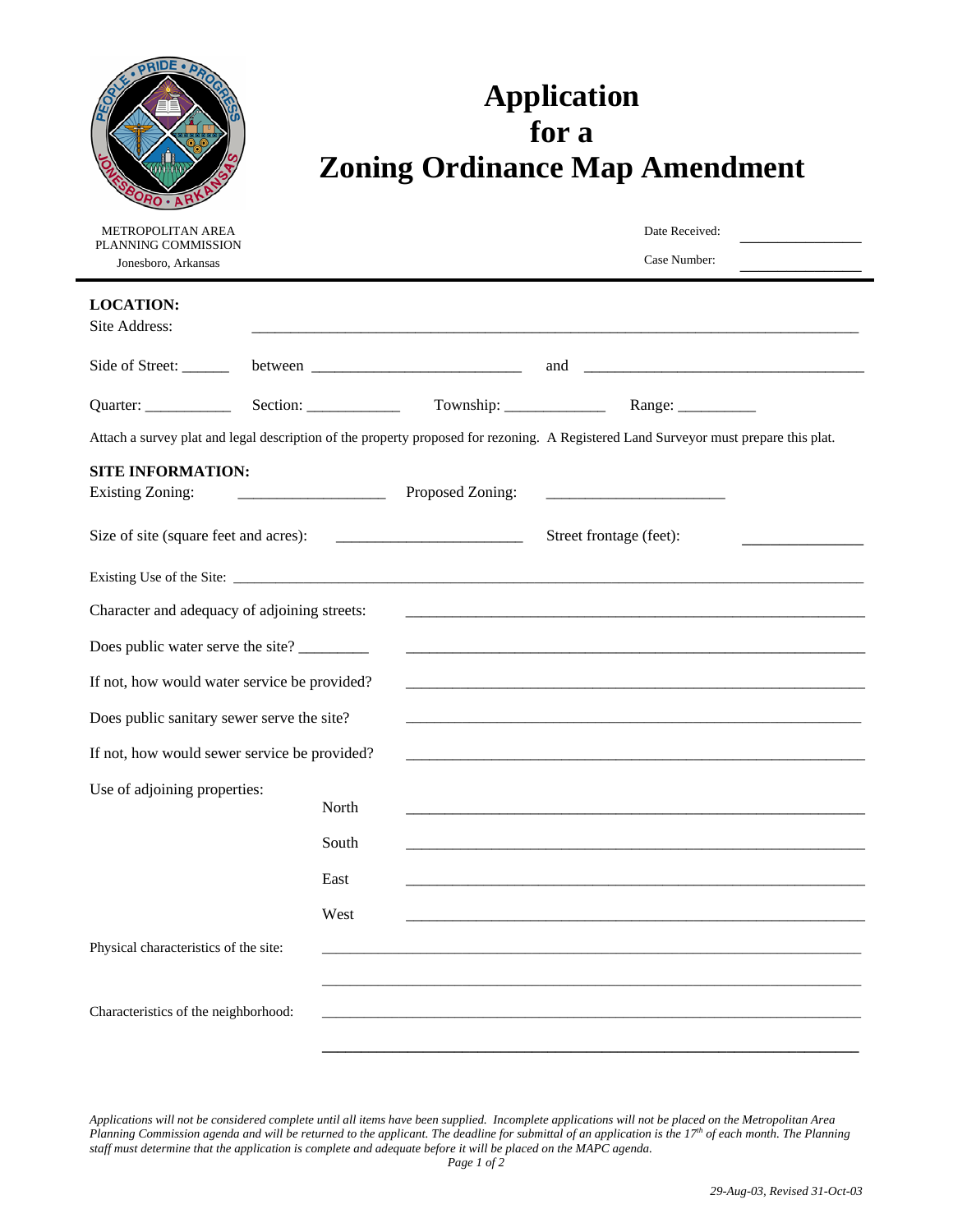## **REZONING INFORMATION:**

The applicant is responsible for explaining and justifying the proposed rezoning*. Please prepare an attachment to this application answering each of the following questions in detail:*

- (1). How was the property zoned when the current owner purchased it?
- (2). What is the purpose of the proposed rezoning? Why is the rezoning necessary?
- (3). If rezoned, how would the property be developed and used?
- (4). What would be the density or intensity of development (e.g. number of residential units; square footage of commercial, institutional, or industrial buildings)?
- (5). Is the proposed rezoning consistent with the *Jonesboro Comprehensive Plan* and the *Future Land Use Plan?*
- (6). How would the proposed rezoning be the public interest and benefit the community?
- (7). How would the proposed rezoning be compatible with the zoning, uses, and character of the surrounding area?
- (8). Are there substantial reasons why the property cannot be used in accordance with existing zoning?
- (9). How would the proposed rezoning affect nearby property including impact on property value, traffic, drainage, visual appearance, odor, noise, light, vibration, hours of use or operation and any restriction to the normal and customary use of the affected property.
- (10). How long has the property remained vacant?
- (11). What impact would the proposed rezoning and resulting development have on utilities, streets, drainage, parks, open space, fire, police, and emergency medical services?
- (12). If the rezoning is approved, when would development or redevelopment begin?
- (13). How do neighbors feel about the proposed rezoning? Please attach minutes of the neighborhood meeting held to discuss the proposed rezoning or notes from individual discussions*. If the proposal has not been discussed with neighbors, please attach a statement explaining the reason. Failure to consult with neighbors may result in delay in hearing the application.*
- (14). If this application is for a Limited Use Overlay (LUO), the applicant must specify all uses desired to be permitted.

#### **OWNERSHIP INFORMATION:**

All parties to this application understand that the burden of proof in justifying and demonstrating the need for the proposed rezoning rests with the applicant named below.

### **Owner of Record: Applicant: Applicant:**

I certify that I am the owner of the property that is the subject of this rezoning application and that I represent all owners, including spouses, of the property to be rezoned. I further certify that all information in this application is true and correct to the best of my knowledge.

If you are not the Owner of Record, please describe your relationship to the rezoning proposal:

\_\_\_\_\_\_\_\_\_\_\_\_\_\_\_\_\_\_\_\_\_\_\_\_\_\_\_\_\_\_\_\_\_\_\_\_\_\_\_\_\_\_\_\_\_\_\_\_

| knowledge.                                                                                                                            |     |              |                                                                                                                       |     |
|---------------------------------------------------------------------------------------------------------------------------------------|-----|--------------|-----------------------------------------------------------------------------------------------------------------------|-----|
| Name:                                                                                                                                 |     | Name:        |                                                                                                                       |     |
| Address:                                                                                                                              |     | Address:     |                                                                                                                       |     |
| City, State:<br><u> 1989 - Johann Harry Harry Harry Harry Harry Harry Harry Harry Harry Harry Harry Harry Harry Harry Harry Harry</u> | ZIP | City, State: |                                                                                                                       | ZIP |
| Telephone:                                                                                                                            |     | Telephone:   |                                                                                                                       |     |
| Facsimile:                                                                                                                            |     | Facsimile:   | <u> 1980 - Jan Bernard Bernard, mars and de la partie de la partie de la partie de la partie de la partie de la p</u> |     |
| Signature:                                                                                                                            |     | Signature:   |                                                                                                                       |     |
|                                                                                                                                       |     |              |                                                                                                                       |     |

**Deed:** *Please attach a copy of the deed for the subject property.*

*Applications will not be considered complete until all items have been supplied. Incomplete applications will not be placed on the Metropolitan Area Planning Commission agenda and will be returned to the applicant. The deadline for submittal of an application is the 17th of each month. The Planning staff must determine that the application is complete and adequate before it will be placed on the MAPC agenda.*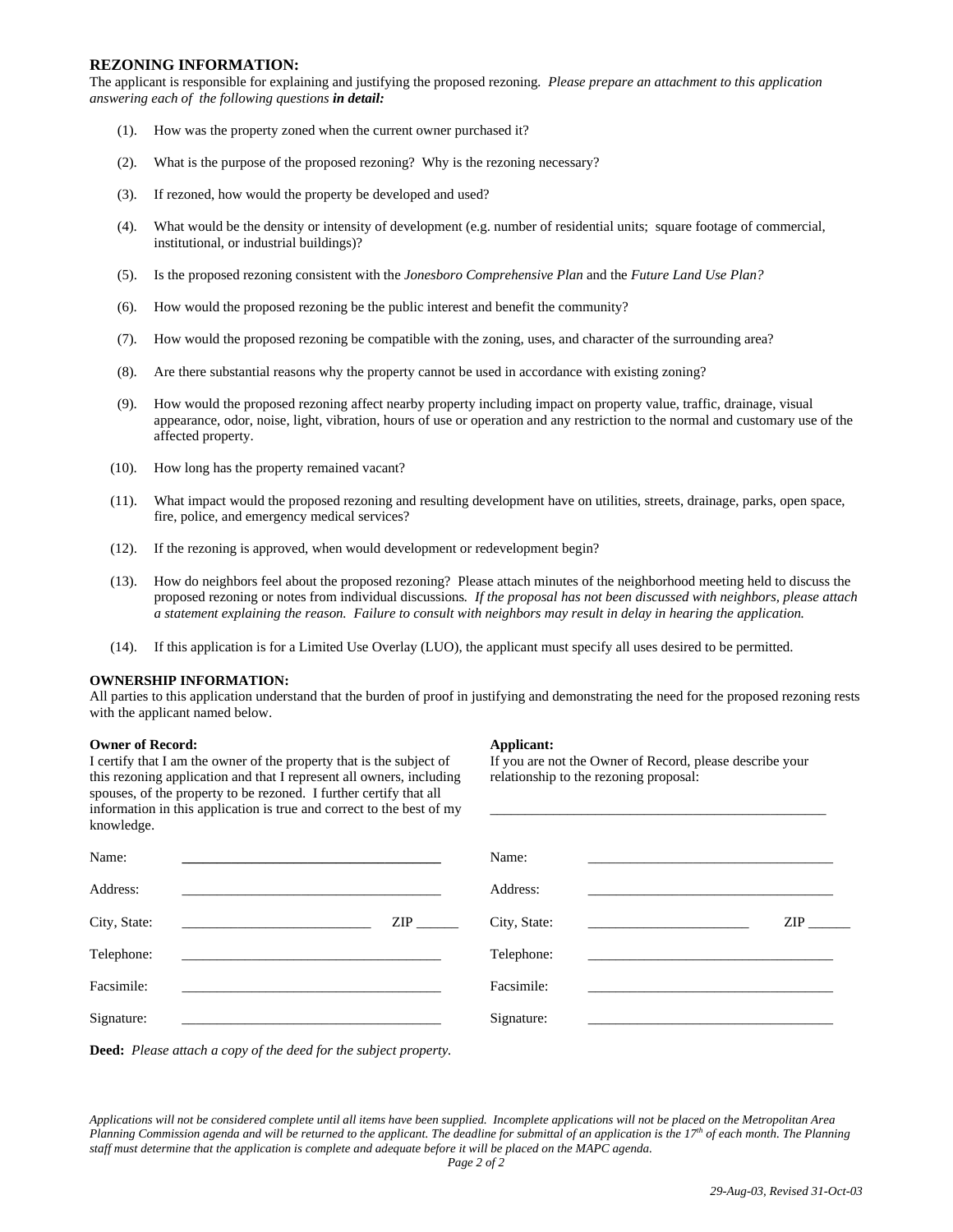

## **JONESBORO FIRE DEPARTMENT**

 3215 EAST JOHNSON JONESBORO, AR. 72401 870-932-2428 Protecting Lives and Property since 1899

## **Pre – Annexation Questionnaire**

- 1. Location.(address/directions)\_\_\_\_\_\_\_\_\_\_\_\_\_\_\_\_\_\_\_\_\_\_\_\_\_\_\_\_\_\_\_\_\_\_\_\_\_\_\_\_\_\_\_\_\_\_\_
- 2. Size of Area to be annexed. (acres, sq. miles, etc.)
- 3. \*\*Distance from the nearest City of Jonesboro Fire Station to property and to the further most edge of property, away from the City of Jonesboro Fire Station.

\_\_\_\_\_\_\_\_\_\_\_\_\_\_\_\_\_\_\_\_\_\_\_\_\_\_\_\_\_\_\_\_\_\_\_\_\_\_\_\_\_\_\_\_\_\_\_\_\_\_\_\_\_\_\_\_\_\_\_\_\_\_\_\_\_\_\_\_\_\_ \_\_\_\_\_\_\_\_\_\_\_\_\_\_\_\_\_\_\_\_\_\_\_\_\_\_\_\_\_\_\_\_\_\_\_\_\_\_\_\_\_\_\_\_\_\_\_\_\_\_\_\_\_\_\_\_\_\_\_\_\_\_\_\_\_\_\_\_\_\_

- Road Miles including  $1/10^{th}$
- Feet (if applicable)\_\_\_\_\_\_\_\_\_\_\_\_\_\_\_\_\_\_\_\_\_\_\_\_\_\_\_\_\_\_\_\_\_\_\_\_

## 4. Water Main size;\_\_\_\_\_\_\_\_\_\_\_\_\_\_\_\_\_\_\_\_\_\_\_\_\_\_\_\_\_\_\_\_\_\_\_\_\_\_\_\_\_\_\_\_\_\_\_\_\_\_\_\_\_\_\_\_\_

- 5. Parcel,
	- \*/\*\* Nearest 2 Fire Hydrants;
	- $(1.)$
	- $(2)$
- 6. Subdivision,
	- \*/\*\* Number of Fire Hydrants;
	- \*Distance between Fire Hydrants;\_\_\_\_\_\_\_\_\_\_\_\_\_\_\_\_\_\_\_\_\_\_\_\_\_\_\_\_\_\_\_\_\_\_\_\_\_
	- Number of Homes/Lots;

## 7. Greater than 1 Section of Land.

- $*$ /\*\* Number of Fire Hydrants;  $*$
- Number of Homes;\_\_\_\_\_\_\_\_\_\_\_\_\_\_\_\_\_\_\_\_\_\_\_\_\_\_\_\_\_\_\_\_\_\_\_\_\_\_\_\_\_\_\_\_\_\_\_\_\_
- Number of Commercial Structures;<br>
and the contract of Commercial Structures;<br>
and the contract of commercial structures;<br>
and the contract of contract of contract of contract of contract of contract of contract of contra
- Number of Structures over 35 feet in height;<br>
and the summan and the summan and the summan and the structure of the structure of the structure of the structure of the structure of the structure of the structure of the st
- 8. Type of Roadways;

Asphalt, Gravel, etc.\_\_\_\_\_\_\_\_\_\_\_\_\_\_\_\_\_\_\_\_\_\_\_\_\_\_\_\_\_\_\_\_\_\_\_\_\_\_\_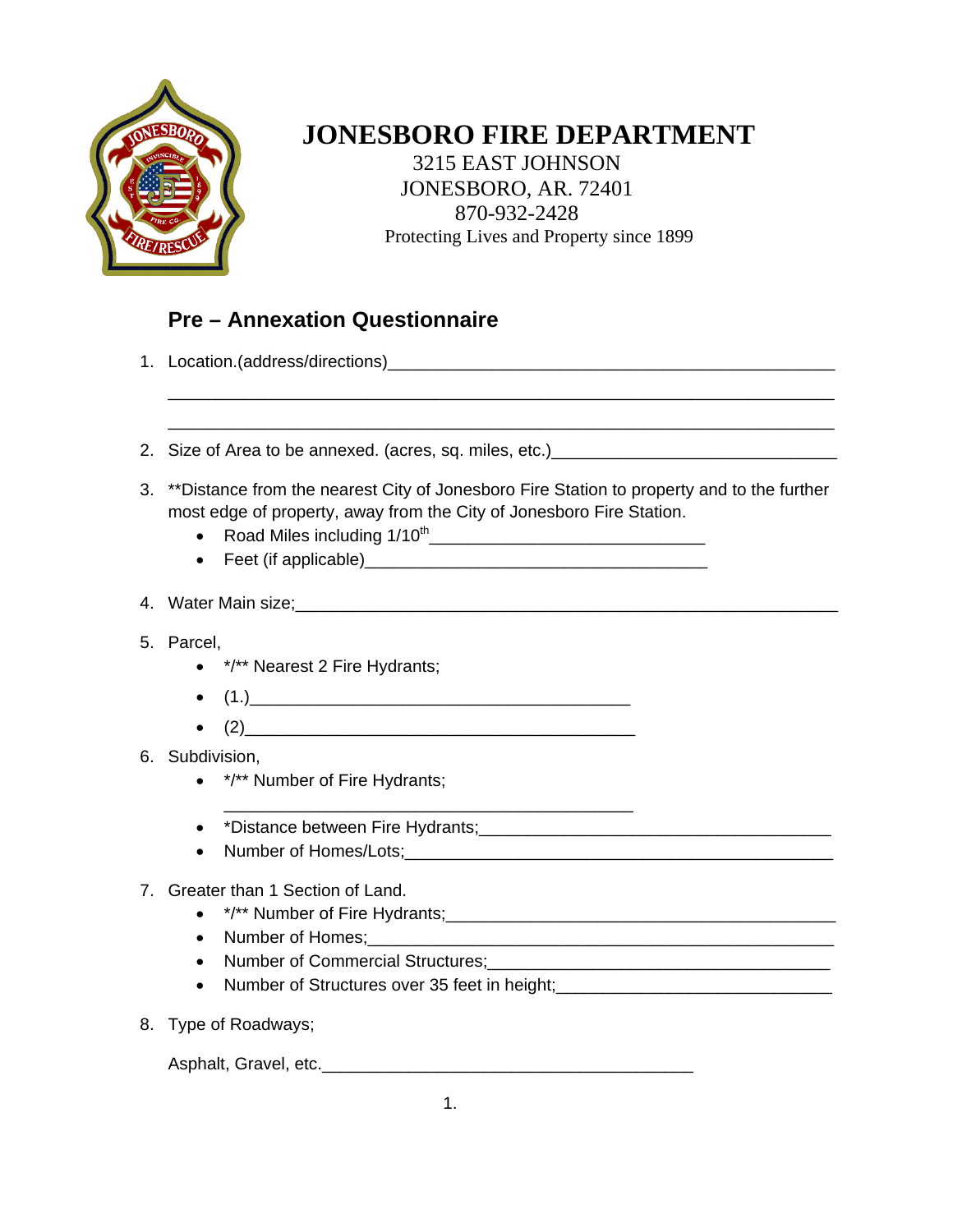9. Bridges;

- 
- 
- 

10. Please attach map of proposed annexation.

|                                                    |                  | Date_______ |  |
|----------------------------------------------------|------------------|-------------|--|
| Contact Phone number______________________________ |                  |             |  |
|                                                    |                  |             |  |
|                                                    |                  |             |  |
|                                                    |                  |             |  |
|                                                    | Date________     |             |  |
| <b>Fire Marshal</b>                                |                  |             |  |
|                                                    |                  |             |  |
|                                                    |                  |             |  |
|                                                    |                  |             |  |
|                                                    | Date <b>Date</b> |             |  |
| Chief                                              |                  |             |  |
|                                                    |                  |             |  |
|                                                    |                  |             |  |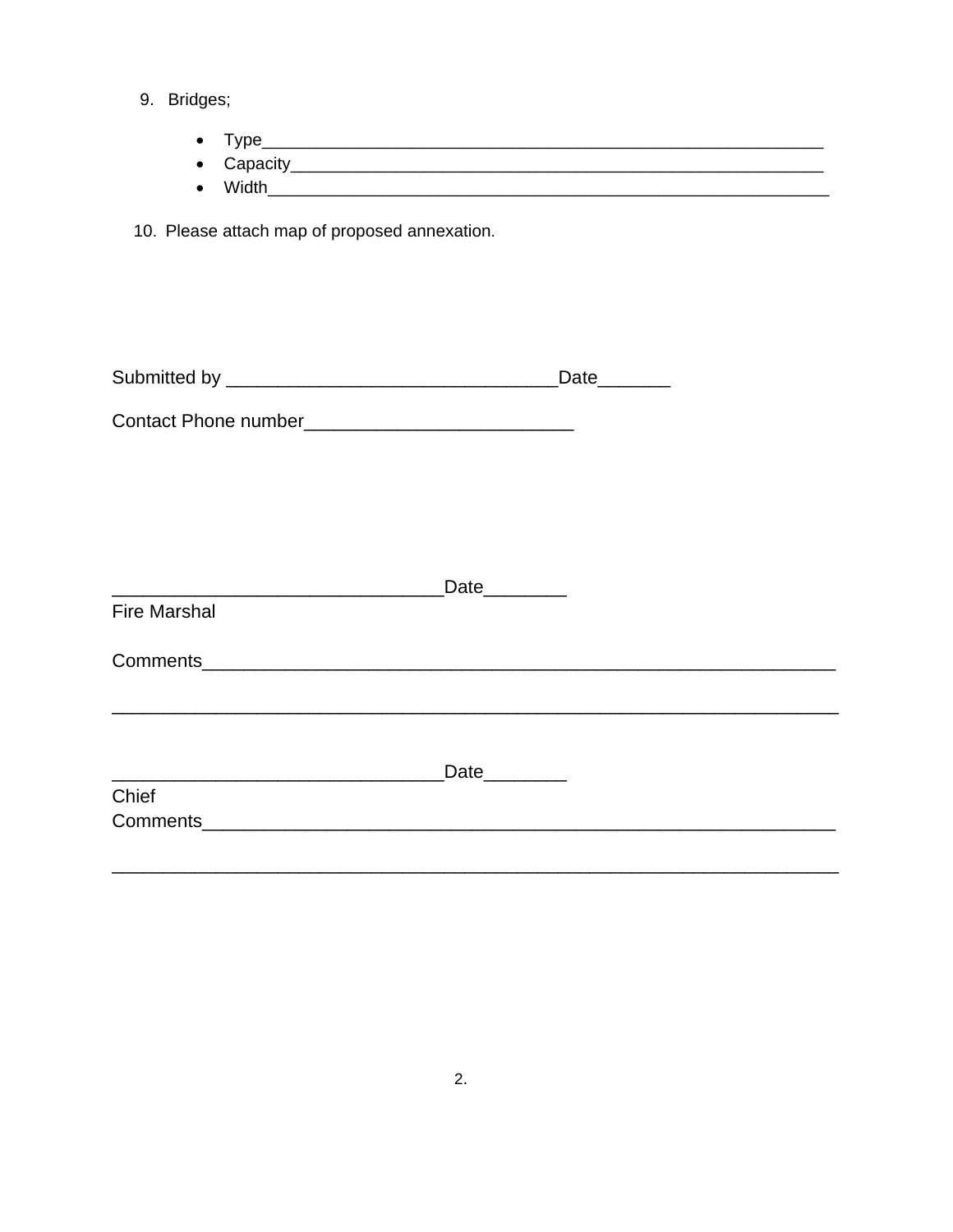## **Fire Hydrant Information.**

**NFPA 291, Annex** I **Fire Hydrant Locations and Distribution.** 

**\*State of Arkansas Fire Safety Code; Section 508, 508.5.1 through 508.5.6.** 

**ISO (Insurance Services Office); Fire Protection Rating Schedule, Item 600 to 640.** 

\*\***When ISO develops a single Public Protection Classification (PPCTM) for a community, all of the community's properties receive that classification. In many communities, ISO develops a split classification (for example, 5/9). Generally, the first class, (Class 5 in the example) applies to properties within five road miles of a fire station and within 1,000 feet of a fire hydrant. The second class (Class 9 in the example) applies to properties within five road miles of a fire station but beyond 1,000 feet of a hydrant. ISO generally assigns Class 10 to properties beyond five road miles.**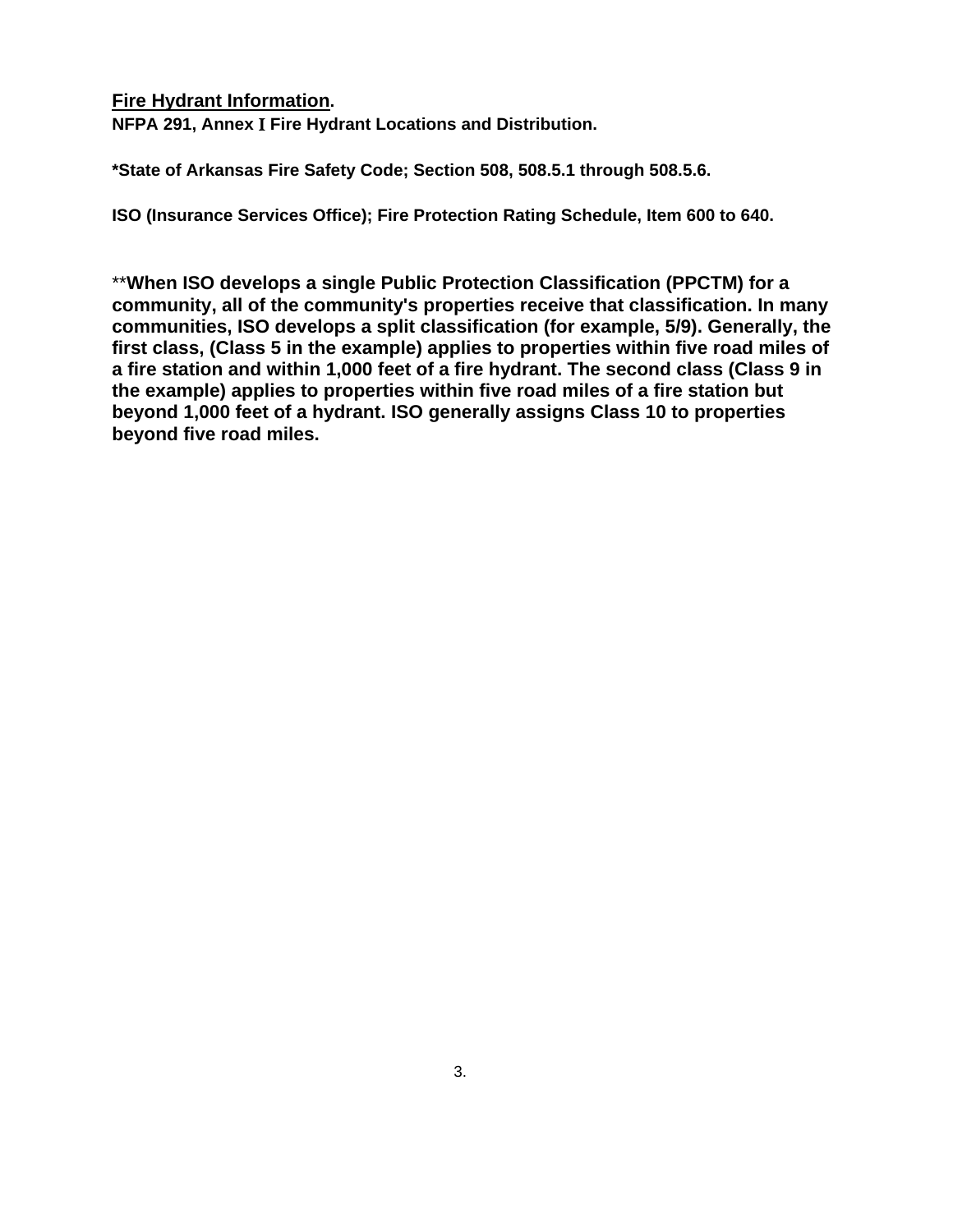

# City of Jonesboro Planning Department

Planning/Zoning Fee Schedule (Effective January 4, 2010)

**Fee Description**

 **Fees**

| <b>Single Family Residential Approvals- Planning Review</b>                               |                      |
|-------------------------------------------------------------------------------------------|----------------------|
| New Single Family Dwelling (per structure)                                                | \$50.00              |
| New Multiple Family Dwellings (per plan submittal)                                        | \$100.00             |
| Additions To Residential Dwellings (increase in footprint)                                | \$25.00              |
| Detached Buildings and Other Accessory or Temporary Structure                             | \$25.00              |
| Alterations or Repairs of Residential Dwelling                                            | \$25.00              |
| Swimming pools (above or below ground)                                                    | \$25.00              |
| Walls, fences, decks, antenna towers & satellite dishes.<br><b>Multi-family Additions</b> | \$25.00              |
| <b>Multi-family Accessory Structures</b>                                                  | \$50.00<br>\$50.00   |
|                                                                                           |                      |
| <b>Commercial Building Permits- Planning Review</b>                                       |                      |
| (0) square feet to 10,000 square feet Commercial Buidling Area                            | \$250.00             |
| 10,001 square feet or more Commercial Building Area                                       | \$500.00             |
| Interior alterations or repairs of commercial or industrial structures                    | \$100.00             |
| <b>Awnings and Canopies</b>                                                               | \$100.00             |
| Accessory buildings, walls, fences, decks, antenna/cellular towers & satellite            | \$100.00             |
| <b>Parking Lots</b>                                                                       | \$100.00             |
| Landfill and Extraction (land use only)                                                   | \$500.00             |
| <b>Gravel Mining</b>                                                                      | \$500.00             |
| <b>Change of Use Certificate</b>                                                          | \$35.00              |
| <b>Commercial Storage Tanks</b>                                                           | \$100.00             |
| <b>Temporary Tents, Trailers &amp; Structures</b>                                         | \$100.00             |
| <b>Residential Zoning Districts</b>                                                       |                      |
| Zoning Map Amendments - Single Family Districts                                           |                      |
| Base Fee +                                                                                | \$250.00             |
| Per Acre Fee                                                                              | \$100.00             |
| Zoning Map Amendments - Multiple Family Districts                                         |                      |
| Base Fee +                                                                                | \$250.00             |
| Per Acre Fee                                                                              | \$100.00             |
|                                                                                           |                      |
|                                                                                           |                      |
| <b>Non-Residential Zoning Districts</b>                                                   |                      |
| <b>Zoning Map Amendments</b>                                                              |                      |
| Base Fee +                                                                                | \$300.00             |
| Per Acre Fee                                                                              | \$100.00             |
|                                                                                           |                      |
| <b>Special District Applications</b><br><b>Village Residential Overlay</b>                | \$250.00             |
| <b>JMA-O, Jonesboro Municipal Overlay District</b>                                        | \$250.00             |
| <b>Planned Development District</b>                                                       |                      |
| Fee per stage (Preliminary, Final, Modifications)                                         | \$250.00             |
|                                                                                           |                      |
| <b>Board of Zoning Appeals Fees</b>                                                       |                      |
| <b>Residential Appeal Fees</b>                                                            | \$100.00             |
| <b>Commercial Appeal Fees</b>                                                             | \$200.00             |
| <b>Conditional Use (MAPC)</b>                                                             | \$200.00             |
| Compatible Non-Comforming Use (BZA)                                                       | \$200.00             |
|                                                                                           |                      |
| <b>Subdivision Planning Fees</b>                                                          |                      |
| Minor Plats & Replats (Administrative Approvals):                                         |                      |
| <b>Base Fee</b>                                                                           | \$200.00             |
|                                                                                           |                      |
| Reviews requiring MAPC Approval)                                                          |                      |
| Subdivisions: 0 to 20 acres                                                               |                      |
| Base Fee +                                                                                | \$250.00             |
| Per Lot Fee                                                                               | \$4.00               |
| Subdivisions: 0 to 20 acresOver 20 to 40 acres                                            |                      |
| Base Fee +                                                                                | \$500.00             |
| Per Lot Fee                                                                               | \$4.00               |
| Subdivisions: 0 to 20 acresOver 40 acres                                                  |                      |
| Base Fee +<br>Per Lot Fee                                                                 | \$1,000.00<br>\$4.00 |